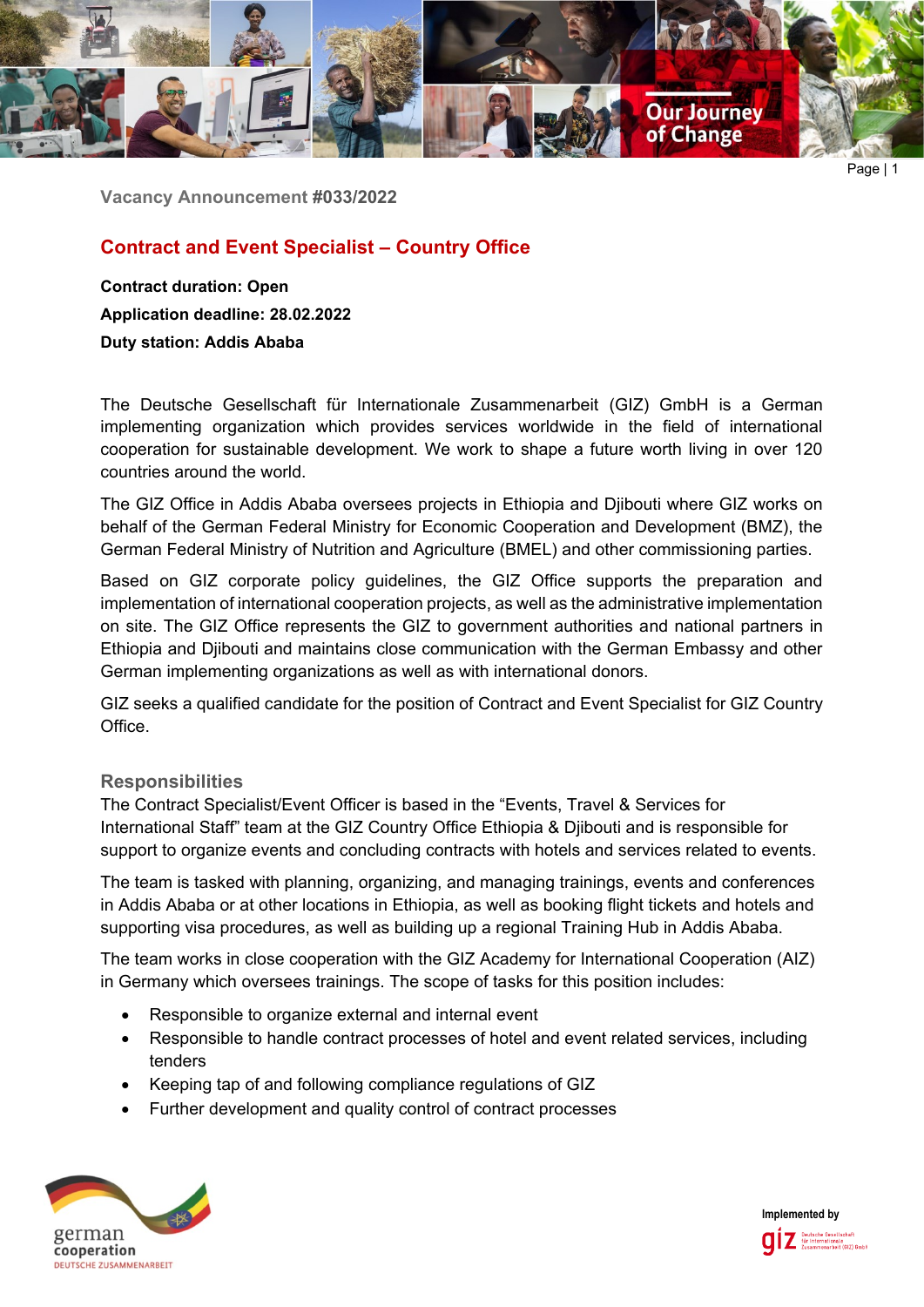

```
Page | 2
```
• Well established communication to all frequently approached team members at the GIZ Country Office, projects working in/with Ethiopia or the African Union

## **Tasks**

### **A. Event organization**

- Processing event requests
- Processing hotel contracts
- Conclusion of hotel and event related contracts including preparation and conducting the tender
- Handling logistic arrangements such as hotel reservation, venue selection, catering, etc.
- Handling internal meeting room bookings
- Providing advice on events to projects
- Monitoring processes related to events handled by the team
- Input of all hotels contracts and all services related in Co-Soft Software

### **B. Administration**

- Organizing and maintaining documentation and filing systems according to GIZ standards.
- Keeping the documentation and overview of requests, monitoring of status of contract etc.
- Managing incoming and outgoing correspondence, invoices, post and fax, priorities, distributing and follow-up

### **C. Other Duties/Additional Task**

- Assisting in and/or carrying out other office activities and any other tasks as assigned.
- Undertaking further job training related to his/her position and duties such as secretarial, computer, office, and language skills, if required.

**Required qualifications, competencies, and experience**

- University degree in economics, law, or another related subject
- Minimum of 5 years' experience in event management, contract and procurement or similar positions, preferably in an international context
- Fluency in writing, reading, and speaking in English and Amharic, knowledge of German language is an advantage
- Study and/or work experience in an English or German speaking country
- Excellent working knowledge of modern telecommunication systems (telephone, fax, email and internet)
- Very good working knowledge of ITC technologies (related software) and computer applications (e.g. MS Office, SAP), and digital literacy



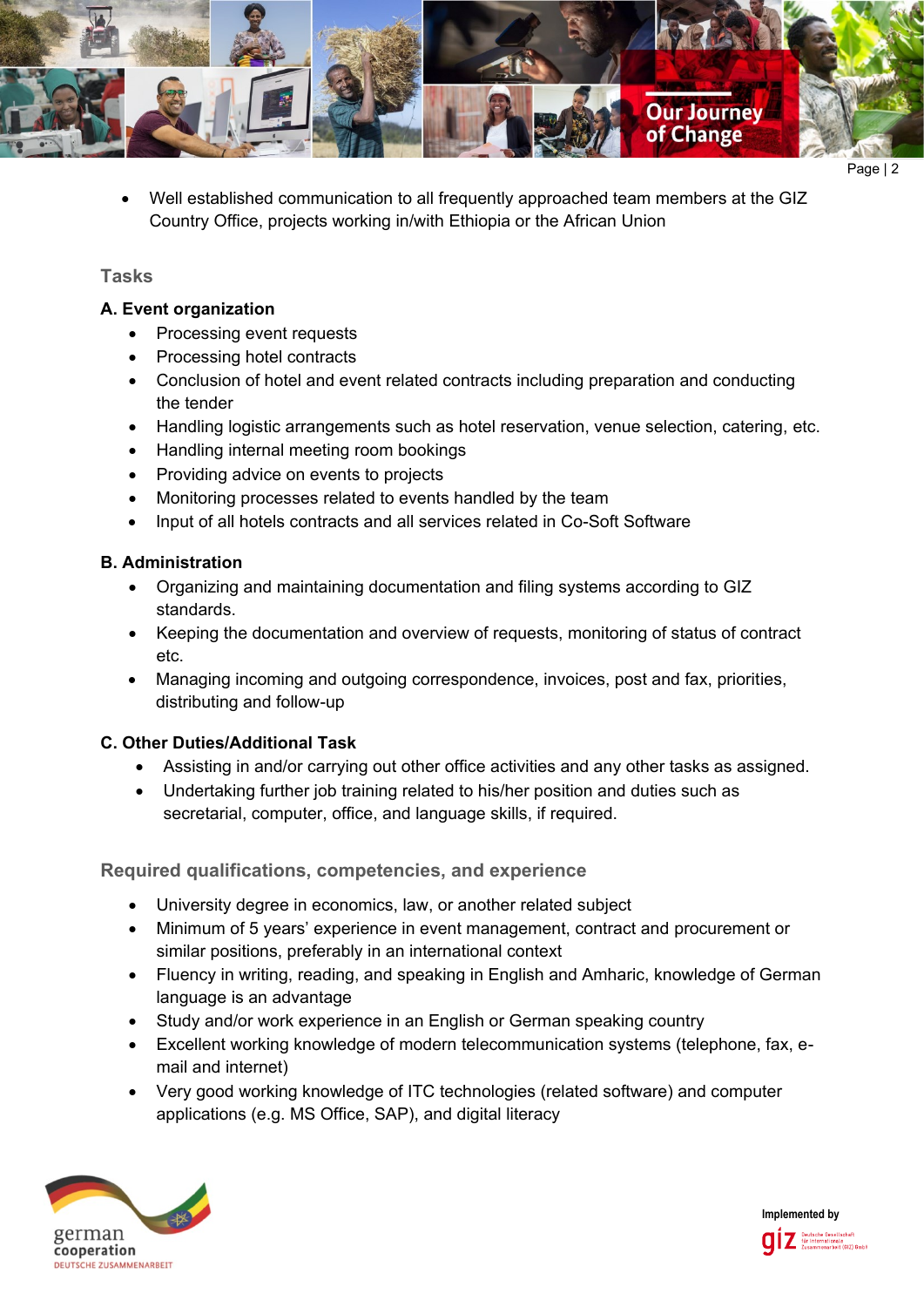

- Excellent verbal and written communication skills
- High level of service-orientation and advising competence
- Flexibility and ability to work in an international team and cooperate well with colleagues of diverse backgrounds in an intercultural work setting
- Demonstrated ability to work effectively in a fast-paced office environment, both independently and as part of a global team
- Ability to prioritize, able to manage multiple deadlines and deliver high quality work products
- Willingness to learn, improve and upgrade skills as required by the tasks to be performed
- Good management and administrative skills
- Social, intercultural understanding and interest
- Exhibits commitment, reliability, integrity, loyalty, and excellent sense of compliance.
- Highly solution-oriented mindset; has a constructive approach to challenges.
- Takes over responsibility for the tasks assigned to her/him and carries them out independently.